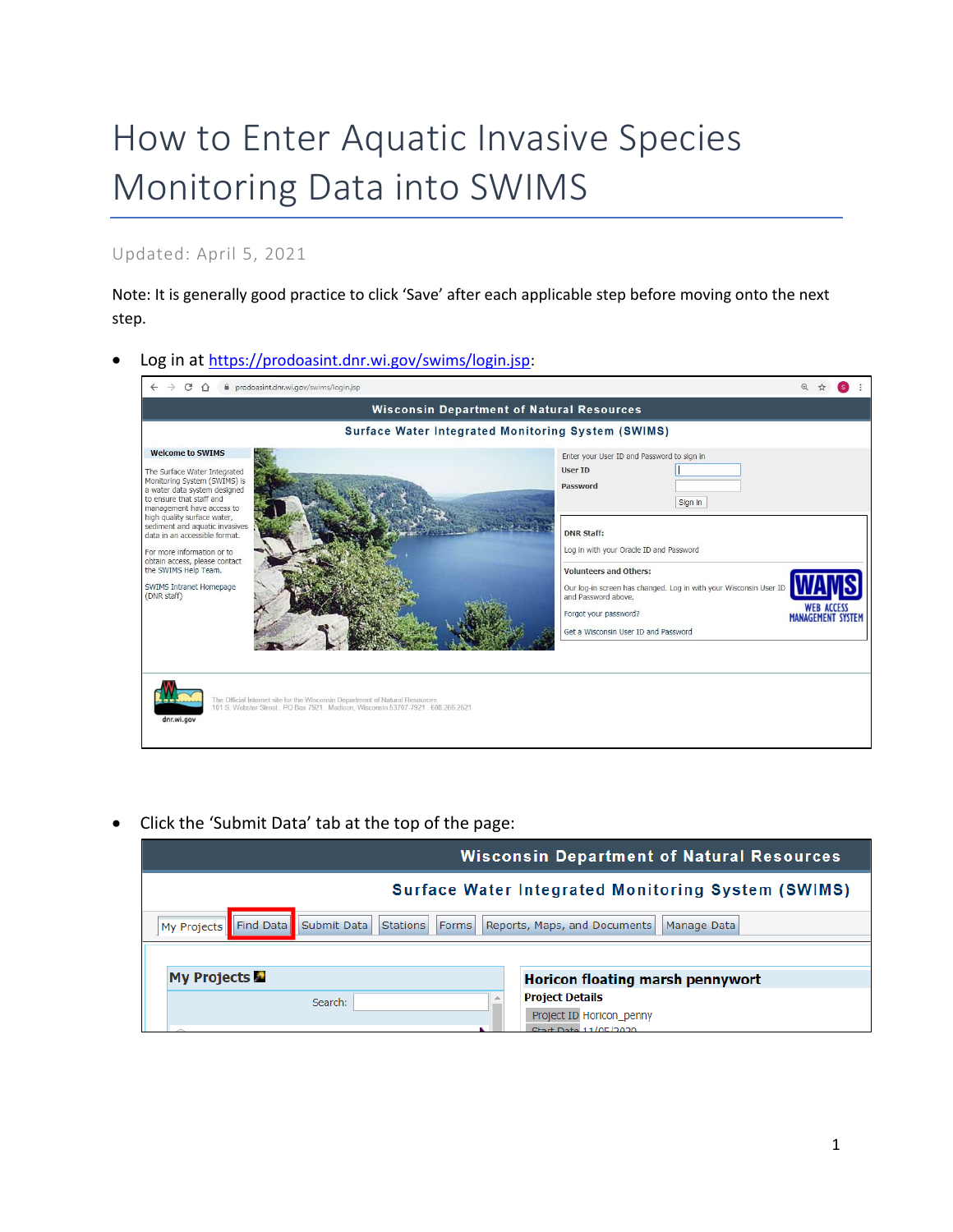• Under the Monitoring Data category, select 'Add New':

|                                         | <b>Wisconsin Department of Natural Resources</b>                                                                                                                                          |        |
|-----------------------------------------|-------------------------------------------------------------------------------------------------------------------------------------------------------------------------------------------|--------|
|                                         | <b>Surface Water Integrated Monitoring System (SWIMS)</b>                                                                                                                                 | Welcom |
| Find Data<br>My Projects<br>Submit Data | Stations Forms<br>Reports, Maps, and Documents<br>Manage Data                                                                                                                             |        |
|                                         |                                                                                                                                                                                           |        |
| <b>Submit Data</b>                      |                                                                                                                                                                                           |        |
| <b>Monitoring Data</b>                  |                                                                                                                                                                                           |        |
| <b>View List</b>                        | View what you've already entered. To edit data, or to add field results to lab samples that have come in, use the "pencil icon". There<br>is also an option to "Add New Monitoring Data". |        |
| <b>Add New</b>                          | Add new monitoring data. This option will add a new "Fieldwork Event" (date/time, station, etc.), which you can then add field<br>results to.                                             |        |
| <b>Submit</b>                           | Add new macroinvertebrate data. This option will collect taxa, habitat, and metrics data for macroinvertebrate data.                                                                      |        |
| <b>Biological</b>                       |                                                                                                                                                                                           |        |
| <b>Data</b>                             |                                                                                                                                                                                           |        |
| Generate                                | Create a printable labslip (inorganic, organic, etc.), with much of the information pre-printed about the scheduled monitoring.                                                           |        |
| Labslip                                 |                                                                                                                                                                                           |        |
|                                         |                                                                                                                                                                                           |        |

• Select the project associated with your survey, select yourself or other appropriate data collectors, select the relevant station for the survey, fill in the date and time of the survey, and select the Aquatic Invasive Species (AIS) Early Detection Monitoring Form [2019]. Feel free to add any relevant comments.

| My Projects                   | <b>Find Data</b><br><b>Stations</b><br>Reports, Maps, and Documents<br>Manage Dat<br>Submit Data<br><b>Forms</b> |
|-------------------------------|------------------------------------------------------------------------------------------------------------------|
| <b>Create Monitoring Data</b> |                                                                                                                  |
|                               | Fields denoted with an asterisk (*) are REQUIRED.                                                                |
| Project <sup>*</sup>          | Aquatic Invasive Species Early Detection 2020                                                                    |
| Data Collectors <sup>*</sup>  | <b>SARAH FANNING</b>                                                                                             |
| Station <sup>*</sup>          | Show Map<br>10005284, Storrs Lake<br>$\mathbf{v}$                                                                |
| Start Date <sup>*</sup>       | 06/24/2020                                                                                                       |
| <b>Time</b>                   | ▼<br>▼                                                                                                           |
| Form *                        | Aquatic Invasive Species (AIS) Early Detection Monitoring Form [2019]<br>▼.                                      |
| <b>Optional Fields</b>        |                                                                                                                  |
|                               | I want to enter latitude and longitude on the next page (optional)                                               |
| <b>End Date</b>               | 6/24/2020                                                                                                        |
| Time $11 \times$              | $59 -$<br>$PM \nabla$                                                                                            |
| <b>Comments</b>               | This is an example Early Detection Survey.                                                                       |
|                               |                                                                                                                  |
|                               |                                                                                                                  |
|                               |                                                                                                                  |
|                               |                                                                                                                  |
|                               | Fill in the weather here, lake or streamside observations, wildlife spotted, names of additional helpers etc     |
| Save and Return               | Save<br>Next                                                                                                     |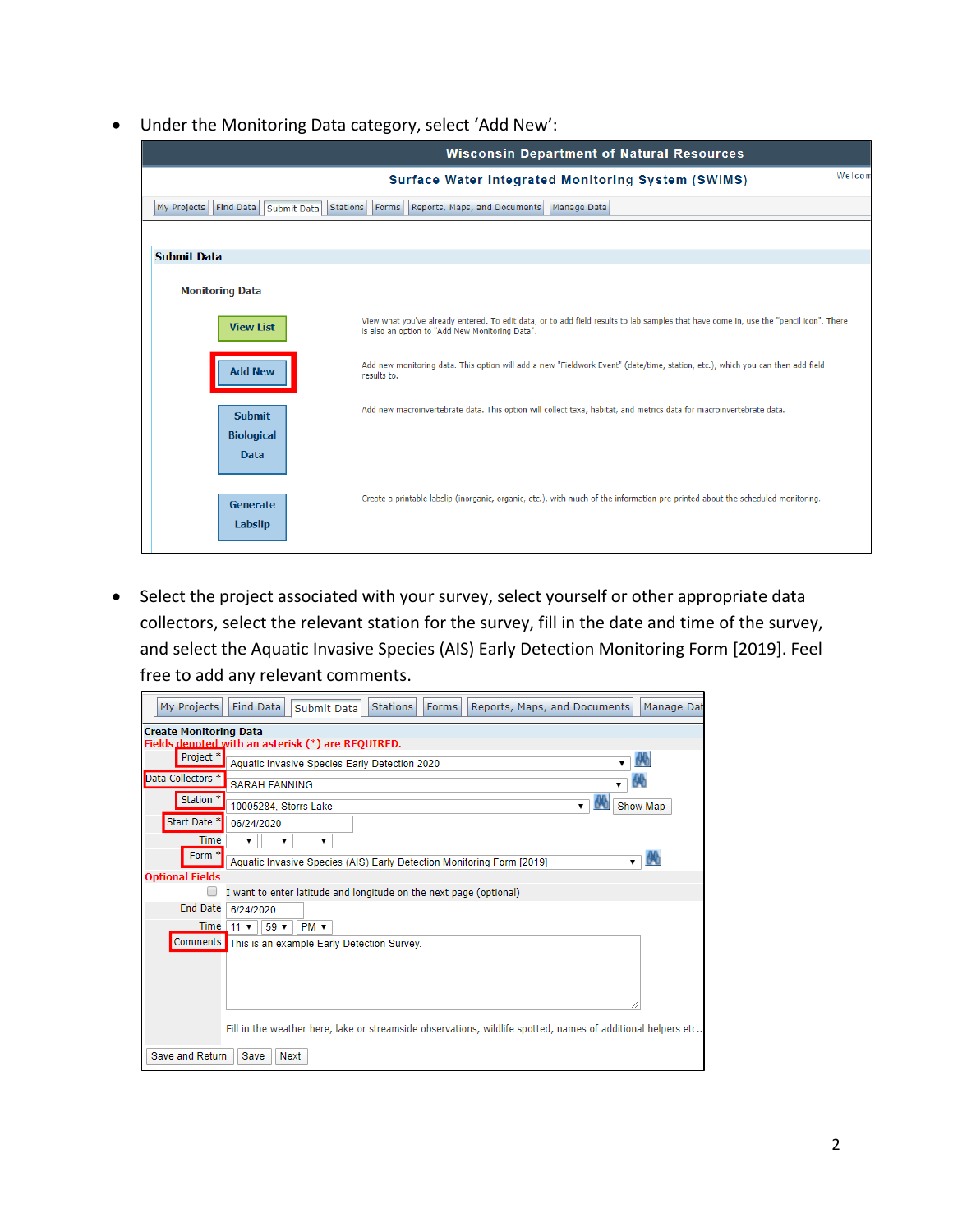• Select 'Next':

| My Projects                                            | <b>Find Data</b><br><b>Stations</b><br>Forms<br>Reports, Maps, and Documents<br>Manage Dat<br>Submit Data                    |  |  |  |
|--------------------------------------------------------|------------------------------------------------------------------------------------------------------------------------------|--|--|--|
| <b>Create Monitoring Data</b>                          |                                                                                                                              |  |  |  |
|                                                        | Fields denoted with an asterisk (*) are REQUIRED.                                                                            |  |  |  |
| Project <sup>*</sup>                                   | M<br>Aquatic Invasive Species Early Detection 2020                                                                           |  |  |  |
| Data Collectors <sup>*</sup>                           | 64b<br><b>SARAH FANNING</b>                                                                                                  |  |  |  |
| Station <sup>®</sup>                                   | Show Map<br>10005284, Storrs Lake                                                                                            |  |  |  |
| Start Date *                                           | 06/24/2020                                                                                                                   |  |  |  |
| Time                                                   |                                                                                                                              |  |  |  |
| Form <sup>®</sup>                                      | M)<br>Aquatic Invasive Species (AIS) Early Detection Monitoring Form [2019]<br>▼                                             |  |  |  |
| <b>Optional Fields</b>                                 |                                                                                                                              |  |  |  |
|                                                        | I want to enter latitude and longitude on the next page (optional)                                                           |  |  |  |
| End Date                                               | 6/24/2020                                                                                                                    |  |  |  |
| Time                                                   | $59 -$<br>$PM \times$<br>$11 \times$                                                                                         |  |  |  |
| Comments<br>This is an example Early Detection Survey. |                                                                                                                              |  |  |  |
| Save and Return                                        | Fill in the weather here, lake or streamside observations, wildlife spotted, names of additional helpers etc<br>Save<br>Next |  |  |  |

- Proceed to fill out the dropdown boxes in accordance with your AIS Early Detection form. Ensure you fill in hours spent, which Early Detection protocol you used, if an AIS sign was present, which pathway you monitored, and species looked for.
- Click 'Site 1' to proceed to entering survey data:

| Did you look for - Other:<br>Other species |                                |  |  |  |  |
|--------------------------------------------|--------------------------------|--|--|--|--|
| I Next Date<br><b>Next Station</b><br>Save | Save and Return to List Site 1 |  |  |  |  |
|                                            |                                |  |  |  |  |
|                                            |                                |  |  |  |  |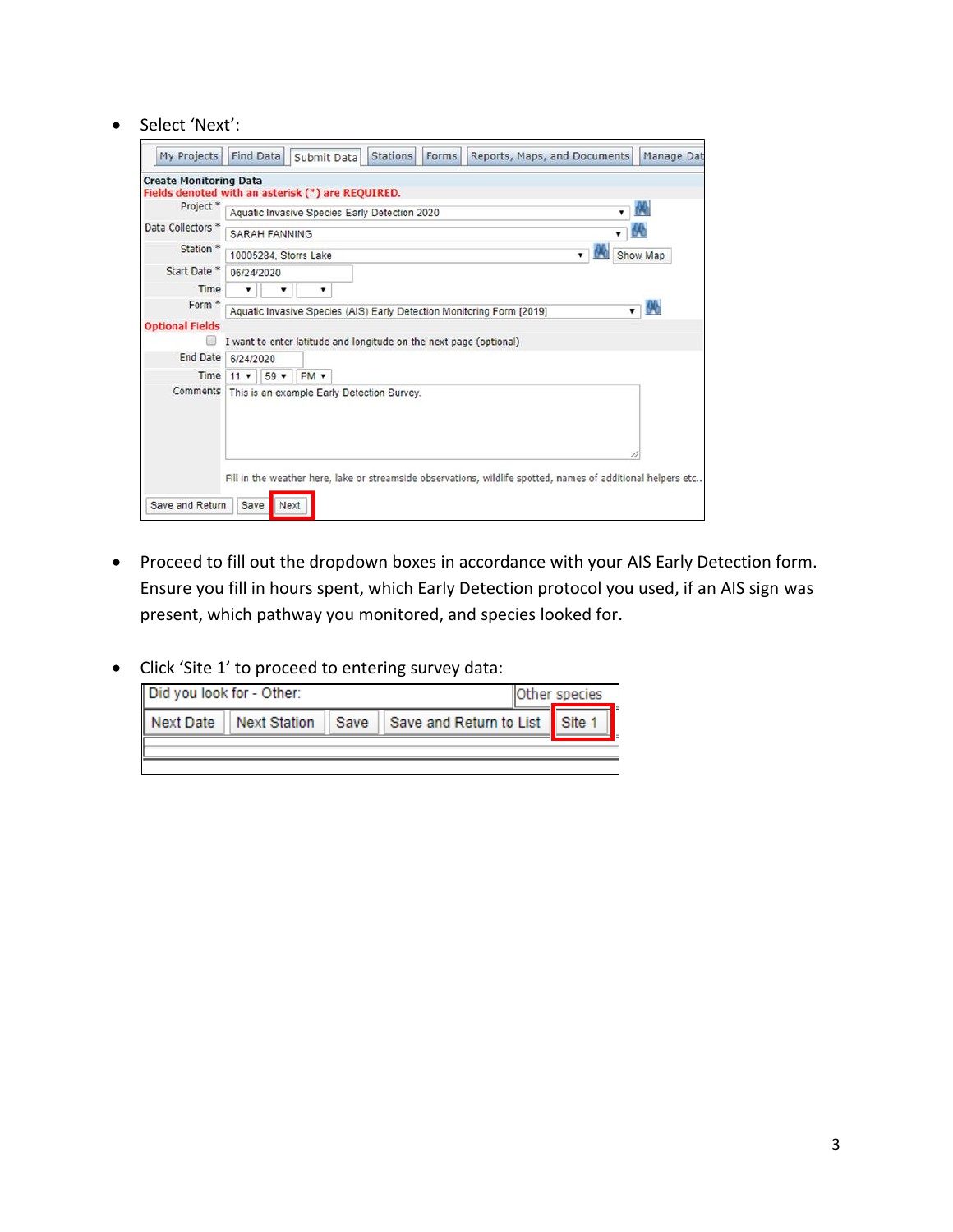• Proceed to fill in if the first site was a boat landing or access site, and site coordinates. For each species found at that site, provide information for Gross Area, Cover, Infested Area, and Live:Dead class.

| AIS Early Detection (R 4/19) - Site 1 |                                   |                                              |                        |                     |
|---------------------------------------|-----------------------------------|----------------------------------------------|------------------------|---------------------|
|                                       | <b>Parameter Result</b>           |                                              | <b>Units</b>           | Method              |
| Site Location Information:            | Site                              | <b>Boat Landing 1</b><br>$\pmb{\mathrm{v}}$  |                        | <b>AIS EDD 2019</b> |
|                                       | Latitude (i.e.<br>43.1234)        | 42.778284                                    |                        | AIS_EDD_2019        |
|                                       | Longitude<br>(і.е.<br>$-89.4567)$ | $-88.916905$                                 |                        | AIS_EDD_2019        |
| Species 1:                            | Species                           | Eurasian Water-Milfoil<br>$\pmb{\mathrm{v}}$ |                        | AIS_EDD_2019        |
|                                       | <b>Gross Area</b>                 | 15                                           | <b>METERS SQUARE ▼</b> | AIS_EDD_2019        |
|                                       | Cover                             | $3:25-50\%$ $\blacktriangledown$             |                        | AIS_EDD_2019        |
|                                       | Infested<br>Area                  | 5                                            | <b>METERS SQUARE ▼</b> | AIS_EDD_2019        |
|                                       | Live:Dead<br>Class                | 1: 100:0 L:D ▼                               |                        | AIS EDD 2019        |
| Species 2:                            | Species                           | <b>Banded Mystery Snail</b><br>7             |                        | AIS_EDD_2019        |
|                                       | Gross Area                        | 5                                            | METERS SQUARE <b>v</b> | AIS_EDD_2019        |
|                                       | Cover                             | 4:50-75% $\times$                            |                        | AIS_EDD_2019        |
|                                       | Infested<br>Area                  | 5                                            | <b>METERS SQUARE ▼</b> | AIS_EDD_2019        |
|                                       | Live:Dead<br>Class                | 6: 5:95 L:D ▼                                |                        | AIS_EDD_2019        |

• At the bottom of the page, enter site information, including if a specimen sample was taken, a photo was taken, or no AIS was present. You may also add any site comments. Click 'Site 2' at the bottom of the page and repeat Step 8-9 until all sites have been entered:

| Site Information:                                                  | Specimen<br>sample?                                                                | ٠ | AIS_EDD_2019 |
|--------------------------------------------------------------------|------------------------------------------------------------------------------------|---|--------------|
|                                                                    | Photo<br>taken?                                                                    | ٠ | AIS_EDD_2019 |
|                                                                    | AIS Present?                                                                       |   | AIS_EDD_2019 |
|                                                                    | <b>Comments</b><br>(about site,<br>species<br>found, did<br>not snorkel,<br>letc.) |   | AIS_EDD_2019 |
| Next Date   Next Station   Save   Save and Return to List   Site 2 |                                                                                    |   |              |
|                                                                    |                                                                                    |   |              |

• When all sites have been entered, be sure you click 'Save' or 'Save and Return to List'. If you click Save and Return to List (or if you click "View List" from the Submit Data tab), you will see a list of data you've recently entered or help collect.

|  |  | Next Date   Next Station   Save   Save and Return to List   Site 2 |  |
|--|--|--------------------------------------------------------------------|--|
|  |  |                                                                    |  |